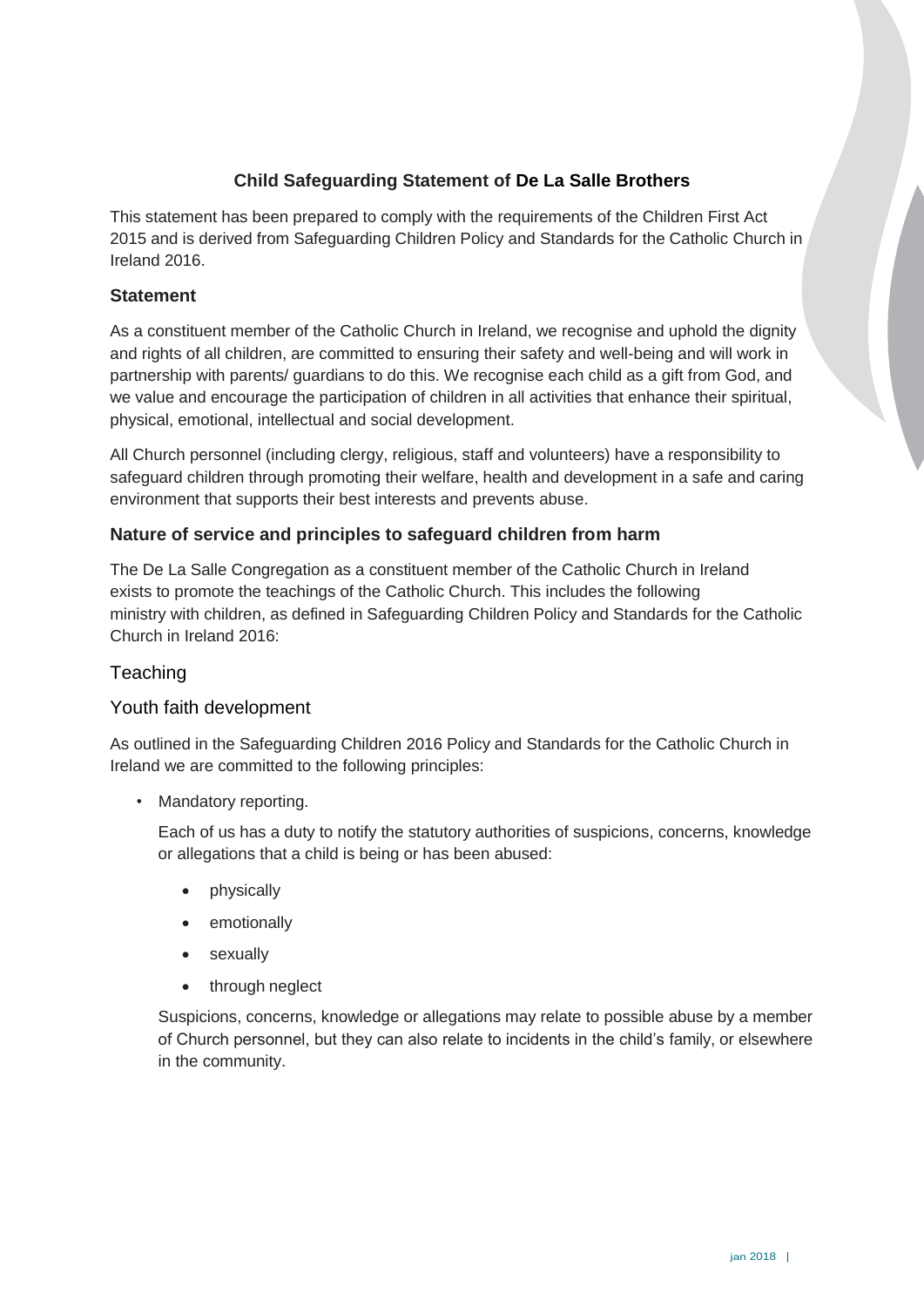Caring for the welfare of all children and the adults who work with them.

Measures to create and maintain environments that are safe for children, that prevent abuse, and that create nurturing, caring conditions within the Church for children and the adults who work with them, will continue to be strengthened and reviewed. This will be done through training support, communications and quality assurance.

• Responding appropriately to child protection suspicions, concerns, knowledge or allegations.

Anyone who brings any suspicion, concern, knowledge or allegation of current or past abuse of a child to the notice of the Church will be responded to sensitively, respectfully, actively and in a timely manner, in line with statutory child protection procedures and Church requirements.

All suspicions, concerns, knowledge or allegations that reach the threshold for reporting to the statutory authorities (apart from those received in the Sacrament of Reconciliation) will be reported to the appropriate statutory authorities. This will be done irrespective of the status of the person (lay, cleric or religious) who is suspected of having been abusive to a child. If the allegation relates to a lay member of Church personnel, in addition to notifying the statutory authorities, the allegation must be reported to the Church authority. If the allegation relates to a cleric or religious, in addition to notifying the statutory authorities, the allegation must also be reported to the Church authority and the National Board for Safeguarding Children in the Catholic Church in Ireland.

All Church personnel will cooperate with the statutory authorities in all cases.

In responding to complaints of child sexual abuse relating to clergy and all those in forms of consecrated life, Church authorities will act in accordance with the requirements of civil law and canon law, and so will respect the rights and uphold the safeguards afforded in these, both to the complainant and respondent.

• Caring pastorally for complainants and other affected persons.

Those who have suffered child abuse by Church personnel will receive a compassionate and just response, and will be offered appropriate pastoral care, counselling and support as they seek to rebuild their lives. An appropriate pastoral response to the family, parish, congregation or order and to the wider community will be provided, with due regard to the right of privacy of those directly involved, and to the administration of justice.

• Caring pastorally for respondents and other affectedpersons.

This Church body in its response to suspicions, concerns, knowledge or allegations of child sexual abuse will respect the rights under civil law and canon law of an accused cleric or religious or other Church personnel. A legal presumption of innocence will be maintained during the statutory and Church inquiry processes. As the processes develop, additional assessment, therapy and support services may be offered to the respondent.

The Church authority will take responsibility for ensuring that any cleric or religious who is considered to constitute a danger to children is managed according to a risk management plan.

All requisite steps will be taken to restore the good name and reputation of anyone who has been wrongly accused of abusing a child.

Respondents belong to families and diocesan or religious communities. The Church authority will be mindful of the need to provide support to members of families and communities affected by the respondent's changed situation.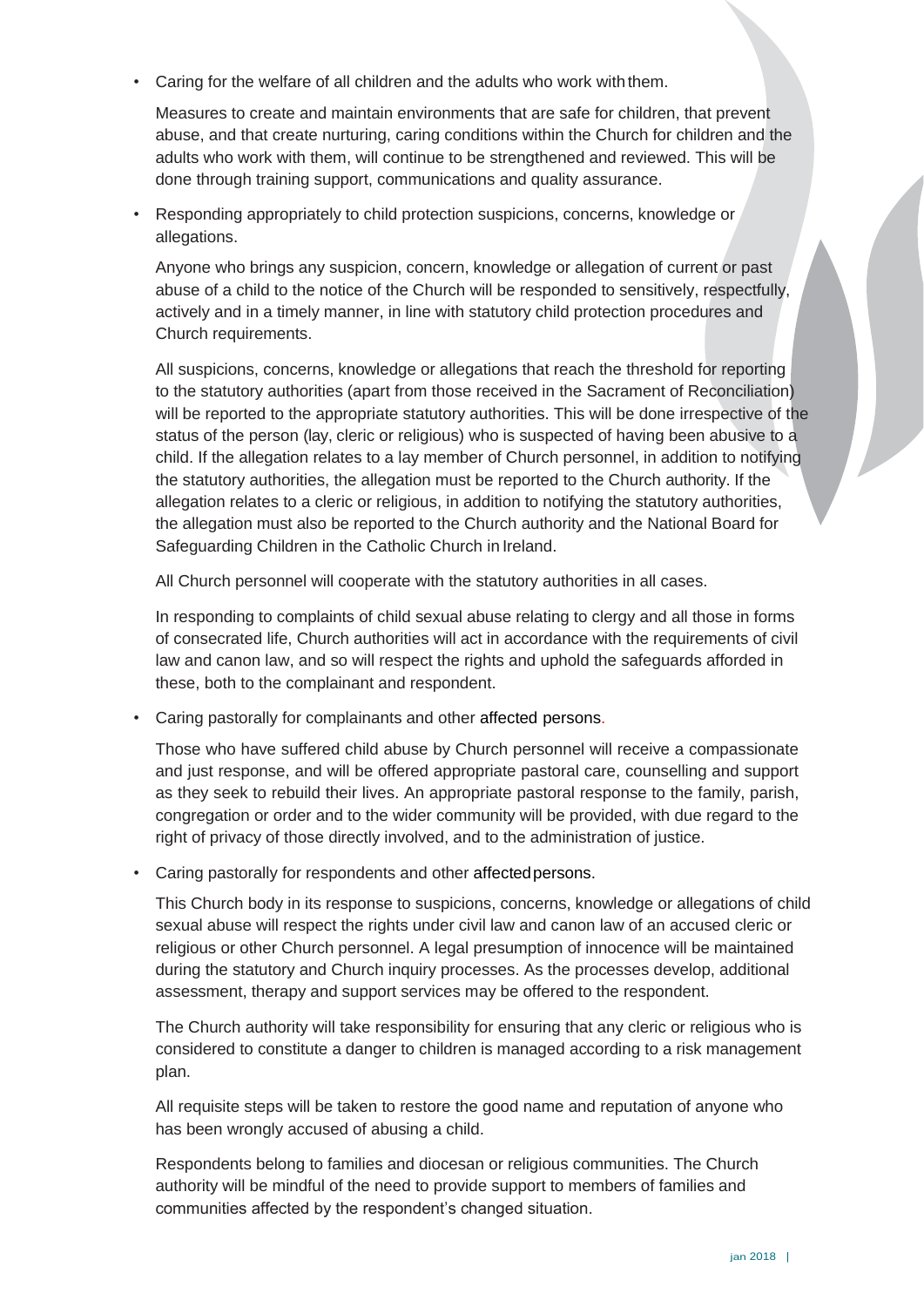# **Risk Assessment**

The table below sets out the identified risks to the safety of children and young people involved in Church activities with De La Salle Brothers and the steps taken to minimise the risks of abuse.

| <b>Risk Identified</b>                                                                                                       | <b>Procedure in place to</b>                                                                                                                                                                                                       |
|------------------------------------------------------------------------------------------------------------------------------|------------------------------------------------------------------------------------------------------------------------------------------------------------------------------------------------------------------------------------|
|                                                                                                                              | manage risk identified                                                                                                                                                                                                             |
| Those that work with children are unsafe to do<br>SO.                                                                        | Procedures to meet Indicator 1.1 of the Child<br>Safeguarding Policy available from De La Salle<br>PROCEDURES FOR SAFEGUARDING CHILDREN<br>2016, Standard 1, pages 1 to 3                                                          |
| Those that work with children behave<br>inappropriately towards them                                                         | Procedures to meet Indicator 1.2 of the Child<br>Safeguarding Policy available from De La Salle<br>PROCEDURES FOR SAFEGUARDING CHILDREN<br>2016, Standard 1, page 3                                                                |
| Children who use our service do not understand<br>the roles and responsibilities in place to<br>encourage positive behaviour | Procedures to meet Indicator 1.3 of the Child<br>Safeguarding Policy available from De La Salle<br>PROCEDURES FOR SAFEGUARDING CHILDREN<br>2016, Standard 1, pages 3 and 4                                                         |
| The environment in which work with children is<br>facilitated fails to meet effective safeguarding<br>practice               | Procedures to meet Indicators 1.4 and 1.8 of the Child<br>Safeguarding Policy available from De La Salle<br>PROCEDURES FOR SAFEGUARDING CHILDREN<br>2016, Standard 1, pages 4, 7 and 8                                             |
| External groups who use Church property are<br>unsafe to do so                                                               | Procedures to meet Indicator 1.5 of the Child<br>Safeguarding Policy available from De La Salle<br>PROCEDURES FOR SAFEGUARDING CHILDREN<br>2016, Standard 1, pages 4 and 5                                                         |
| Those who wish to behave dangerously or<br>unethically towards children are able to do so                                    | Procedures to meet Indicators 1.6 and 1.7 of the Child<br>Safeguarding Policy available from De La Salle<br>PROCEDURES FOR SAFEGUARDING CHILDREN<br>2016, Standard 1, pages 5 and 6                                                |
| Those who wish to exploit children through the<br>use of digital media in our ministries are able to<br>do so                | Procedures to meet Indicator 1.9 of the Child<br>Safeguarding Policy available from De La Salle<br>PROCEDURES FOR SAFEGUARDING CHILDREN<br>2016, Standard 1, pages 8 and 9                                                         |
| Church personnel fail to report an allegation,<br>suspicion, concern or knowledge appropriately                              | Procedures to meet Indicator 2.1 of the Child<br>Safeguarding Policy available from De La Salle<br>PROCEDURES FOR SAFEGUARDING CHILDREN<br>2016, Standard 2, pages1 and 2                                                          |
| Church personnel fail to understand their<br>responsibilities to safeguard children                                          | Procedures to meet Indicators 5.1, 5.2, 5.3 and 5.4 of<br>the Child Safeguarding Policy available from De La<br>Salle PROCEDURES FOR SAFEGUARDING CHILDREN<br>2016, Standard 5, pages 1, 2, 3 and 4                                |
| Children and their parents do not understand<br>the Church's policy, procedures and structure to<br>safeguard children       | Procedures to meet Indicators 5.5, 6.1, 6.2, 6.3 and<br>6.4 of the Child Safeguarding Policy available from De<br>La Salle PROCEDURES FOR SAFEGUARDING CHILDREN<br>2016, Standard 5, pages 5 and 6 and Standard 6 pages 1<br>and 2 |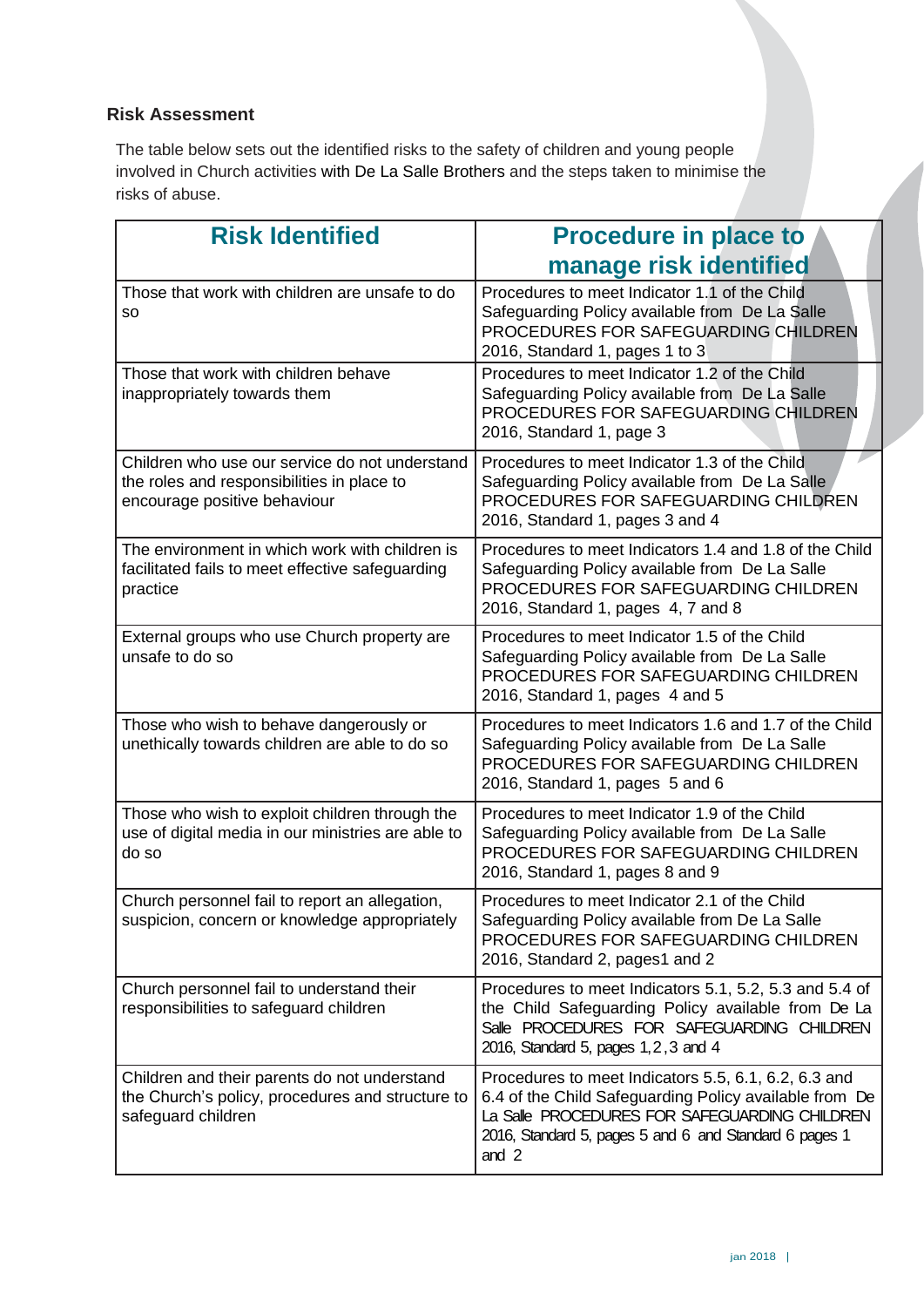| The procedures for safeguarding children fail to<br>be implemented                                                      | Procedures to meet Indicators 7.1, 7.2 and 7.3 of the<br>Child Safeguarding Policy available from De La Salle<br>PROCEDURES FOR SAFEGUARDING CHILDREN 2016,<br>Standard 7, page 1                                                                   |
|-------------------------------------------------------------------------------------------------------------------------|-----------------------------------------------------------------------------------------------------------------------------------------------------------------------------------------------------------------------------------------------------|
| The Church authority fails to ensure the<br>appointment of a relevant person and maintain<br>a list of mandated persons | Procedures to meeting Indicators 1.1, 6.1 and 2.1 of<br>the Child Safeguarding Policy available from De La<br>Salle PROCEDURES FOR SAFEGUARDING CHILDREN<br>2016, Standard 1, pages 1, 2 and 3, Standard 6, page 1<br>and Standard 2, pages 1 and 2 |

### **Procedures**

All procedures outlined in the Risk Assessment above are available at all De La Salle Communities and Pastoral Centres. The procedures listed above include the following:

- Procedure for the management of allegations of abuse or misconduct against workers/ volunteers of a child availing of our service. This is part of Indicator 2.1 which is available from De La Salle PROCEDURES FOR SAFEGUARDING CHILDREN 2016, Standard 2, pages 1 and 2
- Procedure for the safe recruitment and selection of workers and volunteers to work with children. This is part of Indicator 1.1 available from De La Salle PROCEDURES FOR SAFEGUARDING CHILDREN 2016, Standard 1, pages 1, 2 and 3
- Procedure for provision of and access to child safeguarding training and information, including the identification of the occurrence of harm. This is part of Indicators 5.1, 5.2, 5.3 and 5.4 available from De La Salle PROCEDURES FOR SAFEGUARDING CHILDREN 2016, Standard 5, pages 1, 2, 3 and 4
- Procedure for the reporting of child protection or welfare concerns to Tusla. This is part of Indicator 2.1 which is available from De La Salle PROCEDURES FOR SAFEGUARDING CHILDREN 2016, Standard 2, pages 1 and 2
- Procedure for maintaining a list of the persons (if any) in the relevant service who are mandated persons. This is part of Indicator 2.1 which is available from De La Salle PROCEDURES FOR SAFEGUARDING CHILDREN 2016, Standard 2, pages1 and 2
- Procedure for appointing a relevant person. This is part of Indicators 1.1 and 6.1 which is available from De La Salle PROCEDURES FOR SAFEGUARDING CHILDREN 2016, Standard 1, pages 1, 2 and 3 and Standard 6, page 1